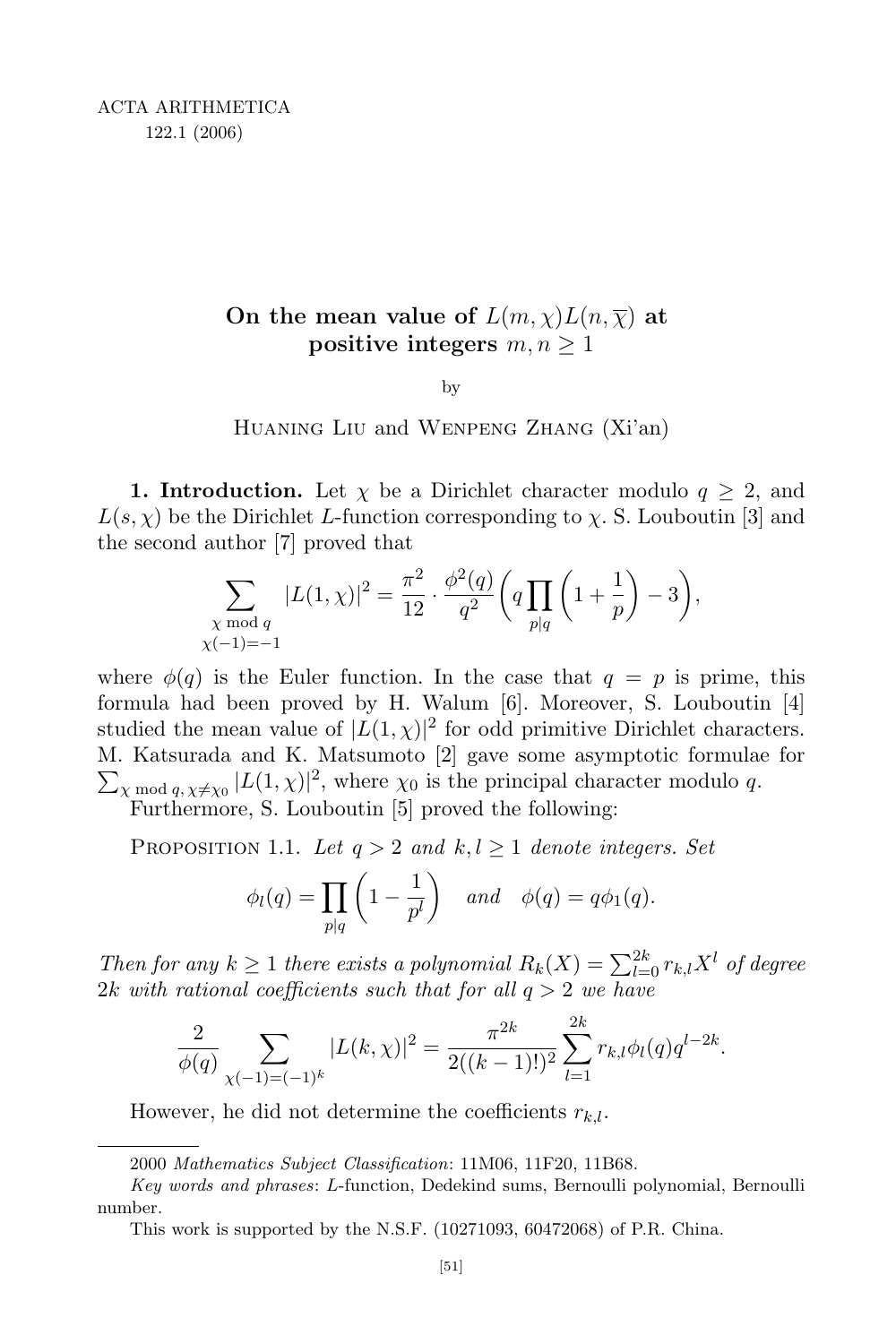The main purpose of this paper is to study the mean value of the product  $L(m, \chi)L(n, \overline{\chi})$  at positive integers  $m, n \geq 1$ , and give an interesting exact formula, by using the generalized Dedekind sums, Bernoulli polynomials and Bernoulli numbers:

THEOREM 1.1. Let  $q \ge 2$  and  $m, n \ge 1$  be positive integers with  $m \equiv n$ mod 2. Set  $\varepsilon_{m,n} = 1$  if  $m \equiv n \equiv 1 \mod 2$  and  $\varepsilon_{m,n} = 0$  if  $m \equiv n \equiv 0$ mod 2. Then

$$
\frac{2}{\phi(q)} \sum_{\substack{\chi \bmod q \\ \chi(-1) = (-1)^m}} L(m, \chi) L(n, \overline{\chi})
$$
\n
$$
= \frac{(-1)^{(m-n)/2} (2\pi)^{m+n}}{2m!n!} \left( \sum_{l=0}^{m+n} r_{m,n,l} \phi_l(q) q^{l-m-n} - \frac{\varepsilon_{m,n}}{q} B_m B_n \phi_{m+n-1}(q) \right),
$$

where

 $\sim$ 

$$
r_{m,n,l} = B_{m+n-l} \sum_{\substack{a=0 \ b=0 \\ a+b \ge m+n-l}}^{m} B_{m-a} B_{n-b} \frac{{m \choose a} {n \choose b} {a+b+1 \choose m+n-l}}{a+b+1},
$$

 $B_m$  is the Bernoulli number, and  $\binom{m}{a} = \frac{m!}{a!(m-a)!}$ .

2. Proof of Theorem 1.1. We define the generalized Dedekind sums by

$$
s(m, n, q) = \sum_{j=1}^{q-1} B_m\left(\frac{j}{q}\right) B_n\left(\frac{j}{q}\right),
$$

where  $B_n(x) = \sum_{i=0}^n {n \choose i}$  $\binom{n}{i} B_i x^{n-i}$  is the *n*th Bernoulli polynomial. First we establish the connection between  $s(m, n, q)$  and the Dirichlet L-functions.

LEMMA 2.1. For integers  $q \ge 2$  and  $m, n > 0$  with  $m \equiv n \mod 2$ , we have

$$
\frac{(2\pi i)^{m+n}q^{m+n-1}}{4m!n!} \left[ s(m,n,q) + \frac{m!n!}{(2\pi i)^{m+n}} \left( \sum_{r=1}^{\infty} \frac{1+(-1)^m}{r^m} \right) \left( \sum_{s=1}^{\infty} \frac{1+(-1)^n}{s^n} \right) \right]
$$

$$
= \sum_{d|q} \frac{d^{m+n}}{\phi(d)} \sum_{\substack{\chi \bmod d \\ \chi(-1) = (-1)^m = (-1)^n}} \overline{\chi}(-1) L(m,\chi) L(n,\overline{\chi}).
$$

Proof. From Theorem 12.19 of [1] we know that

$$
B_n(x) = -\frac{n!}{(2\pi i)^n} \sum_{\substack{r=-\infty\\r\neq 0}}^{\infty} \frac{e(rx)}{r^n} \quad \text{if } 0 < x \le 1,
$$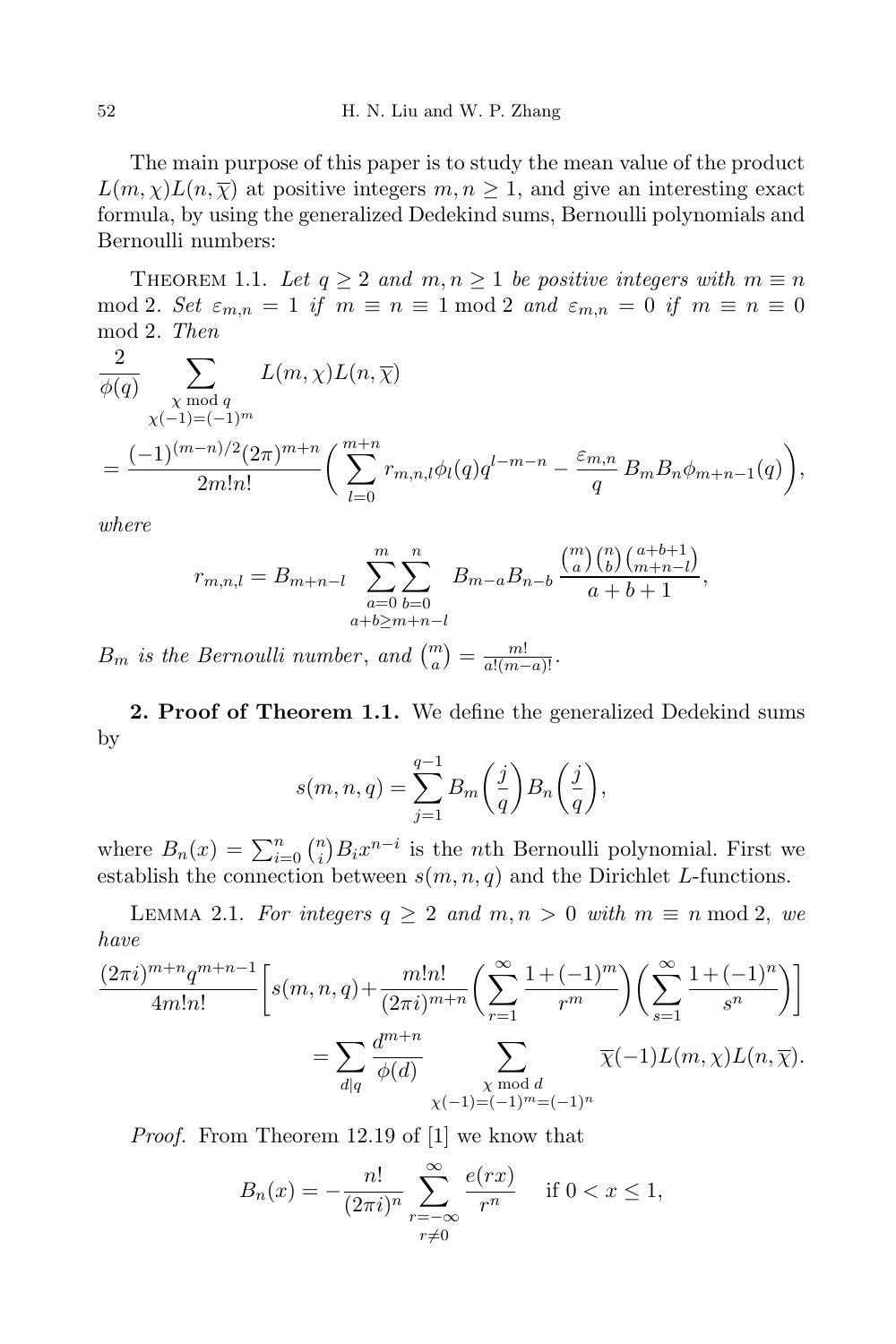where  $e(y) = e^{2\pi iy}$ . Then we have

$$
\frac{(2\pi i)^{m+n}}{m!n!} s(m,n,q) = \sum_{\substack{r=-\infty \ s = -\infty}}^{\infty} \sum_{\substack{s=-\infty \ s \neq 0}}^{\infty} \frac{1}{r^m s^n} \sum_{j=1}^{q-1} e\left(\frac{j(r+s)}{q}\right)
$$
  
\n
$$
= q \sum_{\substack{r=-\infty \ s = -\infty}}^{\infty} \sum_{\substack{s=-\infty \ s \neq 0}}^{\infty} \frac{1}{r^m s^n} - \sum_{\substack{r=-\infty \ s = 0}}^{\infty} \sum_{\substack{s=-\infty \ s \neq 0}}^{\infty} \frac{1}{r^m s^n}
$$
  
\n
$$
= q \sum_{\substack{d|q}}^{\infty} \sum_{\substack{r=-\infty \ s = 0}}^{\infty} \sum_{\substack{s=-\infty \ s \neq 0}}^{\infty} \frac{1}{r^m s^n} - \left(\sum_{r=1}^{\infty} \frac{1+(-1)^m}{r^m}\right) \left(\sum_{s=1}^{\infty} \frac{1+(-1)^n}{s^n}\right)
$$
  
\n
$$
= q \sum_{\substack{d|q}}^{\infty} \sum_{\substack{r=-\infty \ s = -\infty}}^{\infty} \frac{1}{(r \cdot \frac{q}{d})^m (s \cdot \frac{q}{d})^n} - \left(\sum_{r=1}^{\infty} \frac{1+(-1)^m}{r^m}\right) \left(\sum_{s=1}^{\infty} \frac{1+(-1)^n}{s^n}\right)
$$
  
\n
$$
= \frac{1}{q^{m+n-1}} \sum_{\substack{d|q}}^{\infty} \frac{d^{m+n}}{\phi(d)} \sum_{\substack{\chi \bmod d}}^{\infty} \left(\sum_{\substack{r=-\infty \ s = 0}}^{\infty} \frac{\chi(r)}{r^m}\right) \left(\sum_{\substack{s=-\infty \ s \neq 0}}^{\infty} \frac{\overline{\chi}(-s)}{s^n}\right)
$$
  
\n
$$
- \left(\sum_{r=1}^{\infty} \frac{1+(-1)^m}{r^m}\right) \left(\sum_{s=1}^{\infty} \frac{1+(-1)^n}{s^n}\right)
$$

This proves Lemma 2.1.

REMARK. From Lemma 2.1 we know that  $s(m, n, q) = 0$  if  $m \neq n \mod 2$ . Now we express  $s(m, n, q)$  in terms of Bernoulli numbers as follows: LEMMA 2.2. For integers  $q \ge 2$  and  $m, n > 0$ , we have

$$
s(m, n, q) = \sum_{c=0}^{m+n} B_c q^{1-c} \sum_{\substack{a=0 \ b=0}}^{m} \sum_{b=0}^{n} B_{m-a} B_{n-b} \frac{\binom{m}{a} \binom{n}{b} \binom{a+b+1}{c}}{a+b+1} - B_m B_n.
$$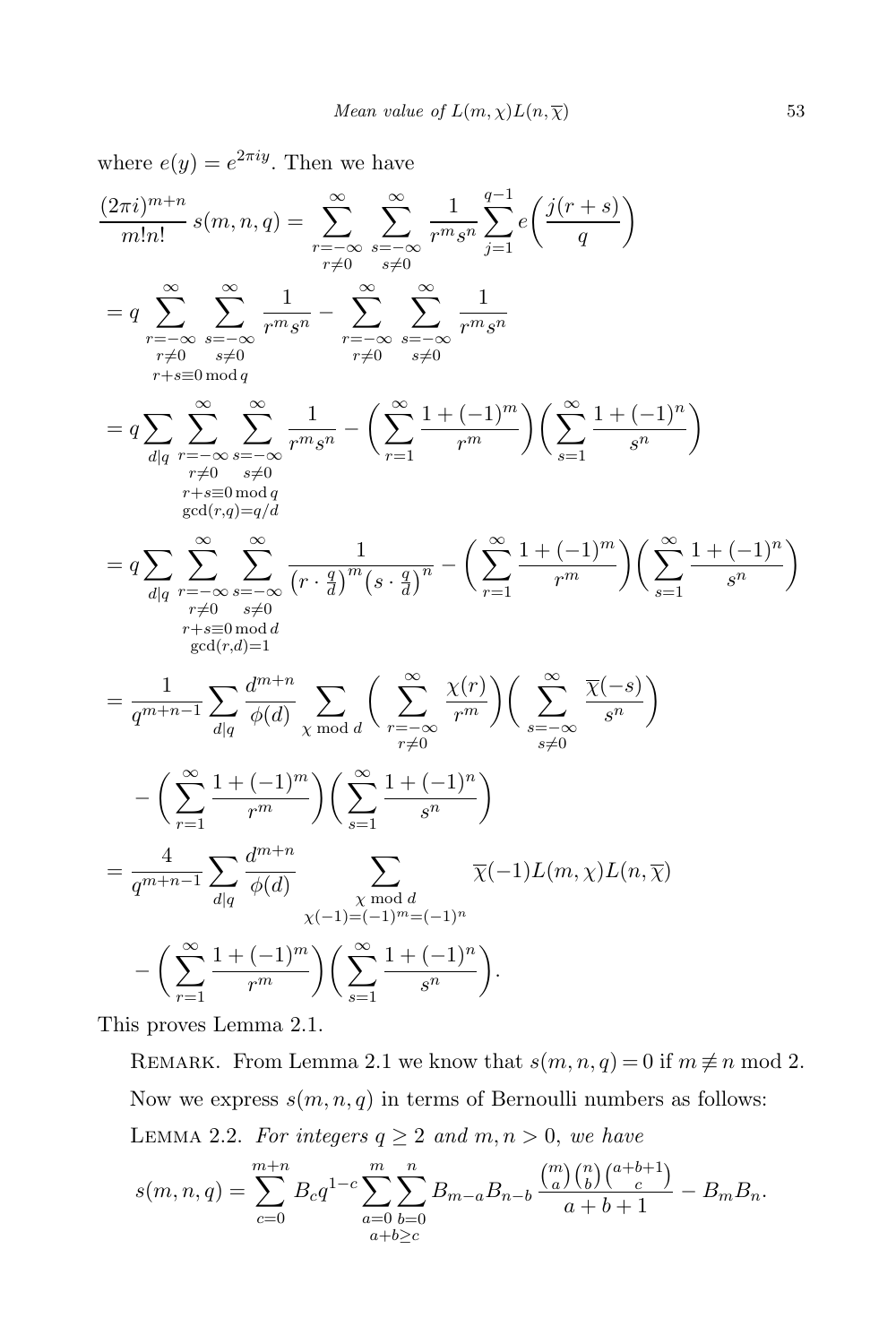Proof. From the properties of Bernoulli polynomials and Bernoulli numbers (see Chapter 12 of [1]) we get

$$
s(m, n, q) = \sum_{j=1}^{q-1} B_m \left(\frac{j}{q}\right) B_n \left(\frac{j}{q}\right)
$$
  
\n
$$
= \sum_{j=1}^{q-1} \left[ \sum_{a=0}^{m} {m \choose a} B_{m-a} j^a q^{-a} \right] \left[ \sum_{b=0}^{n} {n \choose b} B_{n-b} j^b q^{-b} \right]
$$
  
\n
$$
= \sum_{a=0}^{m} \sum_{b=0}^{n} {m \choose a} {n \choose b} B_{m-a} B_{n-b} q^{-a-b} \left( \sum_{j=1}^{q-1} j^{a+b} \right)
$$
  
\n
$$
= \sum_{a=0}^{m} \sum_{b=0}^{n} {m \choose a} {n \choose b} B_{m-a} B_{n-b} q^{-a-b} \left( \sum_{j=1}^{q-1} j^{a+b} \right) + (q-1) B_m B_n
$$
  
\n
$$
= \sum_{a=0}^{m} \sum_{b=0}^{n} {m \choose a} {n \choose b} B_{m-a} B_{n-b} q^{-a-b} \left( \frac{1}{a+b+1} \sum_{c=0}^{a+b} {a+b+1 \choose c} B_c q^{a+b+1-c} \right)
$$
  
\n
$$
+ (q-1) B_m B_n
$$
  
\n
$$
= \sum_{a=0}^{m} \sum_{b=0}^{n} B_{m-a} B_{n-b} \frac{m \choose a} {n \choose b} \sum_{c=0}^{a+b} {a+b+1 \choose c} B_c q^{1-c} - B_m B_n
$$
  
\n
$$
= \sum_{c=0}^{m+n} B_c q^{1-c} \sum_{a=0}^{m} \sum_{b=0}^{n} B_{m-a} B_{n-b} \frac{m \choose a} {n \choose b} {a+b+1 \choose c} - B_m B_n.
$$

This completes the proof of Lemma 2.2.

Now we prove Theorem 1.1. By Lemma 2.1 and the Möbius transformation  $\sim$ 

$$
G(q) = \sum_{d|q} F(d) \iff F(q) = \sum_{d|q} \mu\left(\frac{q}{d}\right) G(d)
$$

we get

$$
\frac{q^{m+n}}{\phi(q)} \sum_{\substack{\chi \bmod q \\ \chi(-1) = (-1)^m = (-1)^n \\ \dim[n]}} \overline{\chi}(-1) L(m, \chi) L(n, \overline{\chi}) \n= \frac{(2\pi i)^{m+n}}{4m!n!} \sum_{d|q} \mu\left(\frac{q}{d}\right) d^{m+n-1} s(m, n, d) \n+ \frac{1}{4} \left( \sum_{r=1}^{\infty} \frac{1 + (-1)^m}{r^m} \right) \left( \sum_{s=1}^{\infty} \frac{1 + (-1)^n}{s^n} \right) \sum_{d|q} \mu\left(\frac{q}{d}\right) d^{m+n-1}.
$$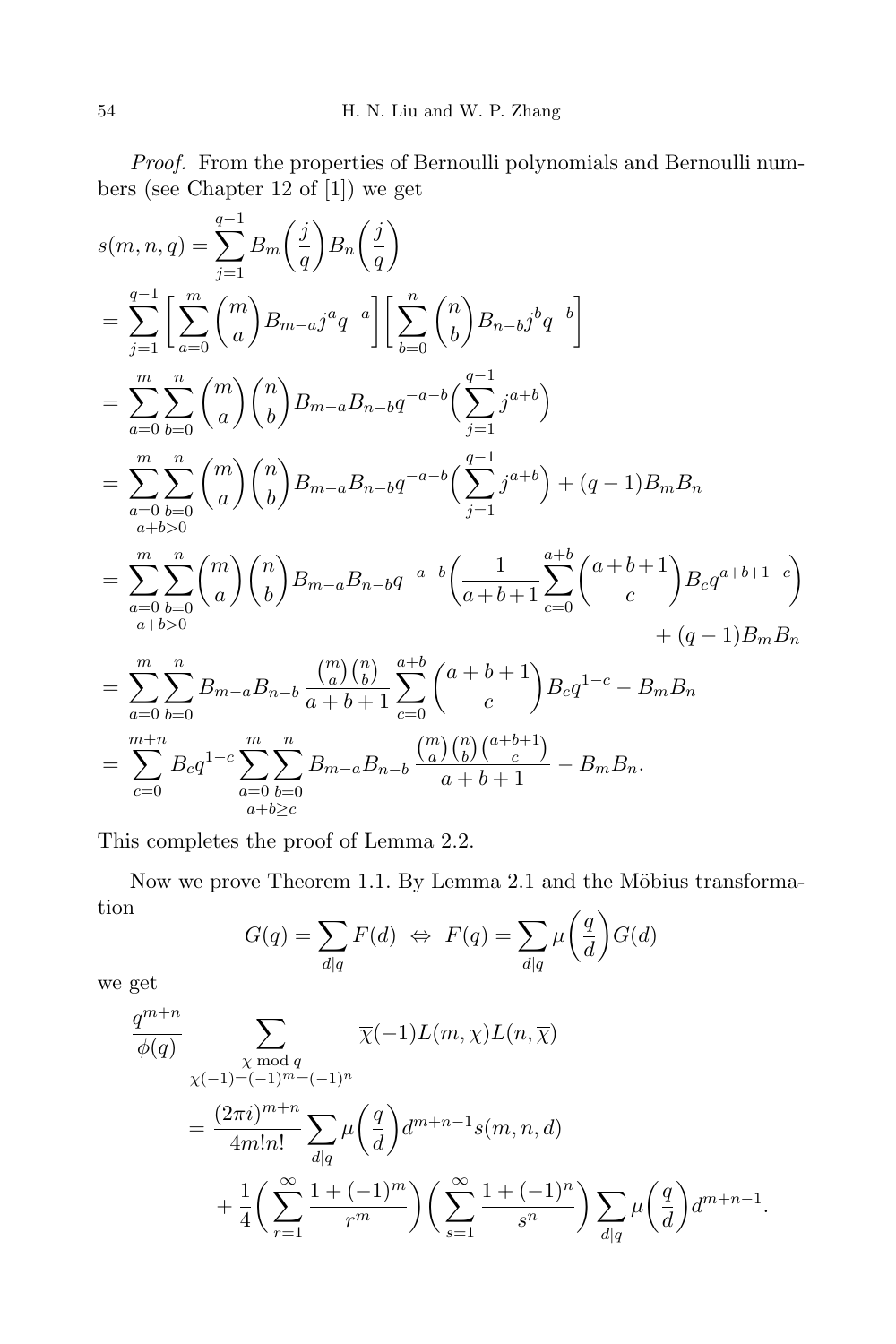Using Lemma 2.2 we have

$$
\sum_{d|q} \mu\left(\frac{q}{d}\right) d^{m+n-1} s(m, n, d)
$$
\n
$$
= \sum_{d|q} \mu\left(\frac{q}{d}\right) d^{m+n-1}
$$
\n
$$
\times \left[ \sum_{c=0}^{m+n} B_c d^{1-c} \sum_{a=0}^{m} \sum_{b=0}^{n} B_{m-a} B_{n-b} \frac{\binom{m}{a} \binom{n}{b} \binom{a+b+1}{c}}{a+b+1} - B_m B_n \right]
$$
\n
$$
= \sum_{d|q} \mu\left(\frac{q}{d}\right) \sum_{c=0}^{m+n} B_c d^{m+n-c} \sum_{a=0}^{m} \sum_{b=0}^{n} B_{m-a} B_{n-b} \frac{\binom{m}{a} \binom{n}{b} \binom{a+b+1}{c}}{a+b+1}
$$
\n
$$
-B_m B_n \sum_{d|q} \mu\left(\frac{q}{d}\right) d^{m+n-1}.
$$

Noting that

$$
\sum_{d|q} \mu\left(\frac{q}{d}\right) d^c = q^c \prod_{p|q} \left(1 - \frac{1}{p^c}\right) = q^c \phi_c(q),
$$

we infer that

$$
\frac{1}{\phi(q)} \sum_{\substack{\chi \bmod q \\ \chi(-1) = (-1)^m = (-1)^n}} \overline{\chi}(-1) L(m, \chi) L(n, \overline{\chi})
$$
\n
$$
= \frac{(2\pi i)^{m+n}}{4m!n!} \sum_{c=0}^{m+n} B_c q^{-c} \phi_{m+n-c}(q) \sum_{a=0}^m \sum_{b=0}^n B_{m-a} B_{n-b} \frac{\binom{m}{a} \binom{n}{b} \binom{a+b+1}{c}}{a+b+1}
$$
\n
$$
- \frac{(2\pi i)^{m+n}}{4m!n!q} B_m B_n \phi_{m+n-1}(q)
$$
\n
$$
+ \frac{1}{4q} \left( \sum_{r=1}^{\infty} \frac{1+(-1)^m}{r^m} \right) \left( \sum_{s=1}^{\infty} \frac{1+(-1)^n}{s^n} \right) \phi_{m+n-1}(q).
$$

Now setting  $m \equiv n \mod 2$ , and noting that  $(-1)^m(1+(-1)^m)=1+(-1)^m$ ,  $i^{m+n}(-1)^m = (-1)^{(m-n)/2}$ , and  $2\zeta(2k) = (-1)^{k+1}\frac{(2\pi)^{2k}}{(2k)!}B_{2k}$  for any positive integer  $k$ , we immediately get

$$
\frac{2}{\phi(q)} \sum_{\substack{\chi \bmod q \\ \chi(-1) = (-1)^m \\ \chi(-2) = 0}} L(m, \chi) L(n, \overline{\chi}) = \frac{(-1)^{(m-n)/2} (2\pi)^{m+n}}{2m!n!} \times \sum_{l=0}^{\infty} \phi_l(q) q^{l-m-n} \left[ B_{m+n-l} \sum_{\substack{a=0 \ b=0 \\ a+b \ge m+n-l}}^{m} B_{m-a} B_{n-b} \frac{\binom{m}{a} \binom{n}{b} \binom{a+b+1}{m+n-l}}{a+b+1} \right]
$$